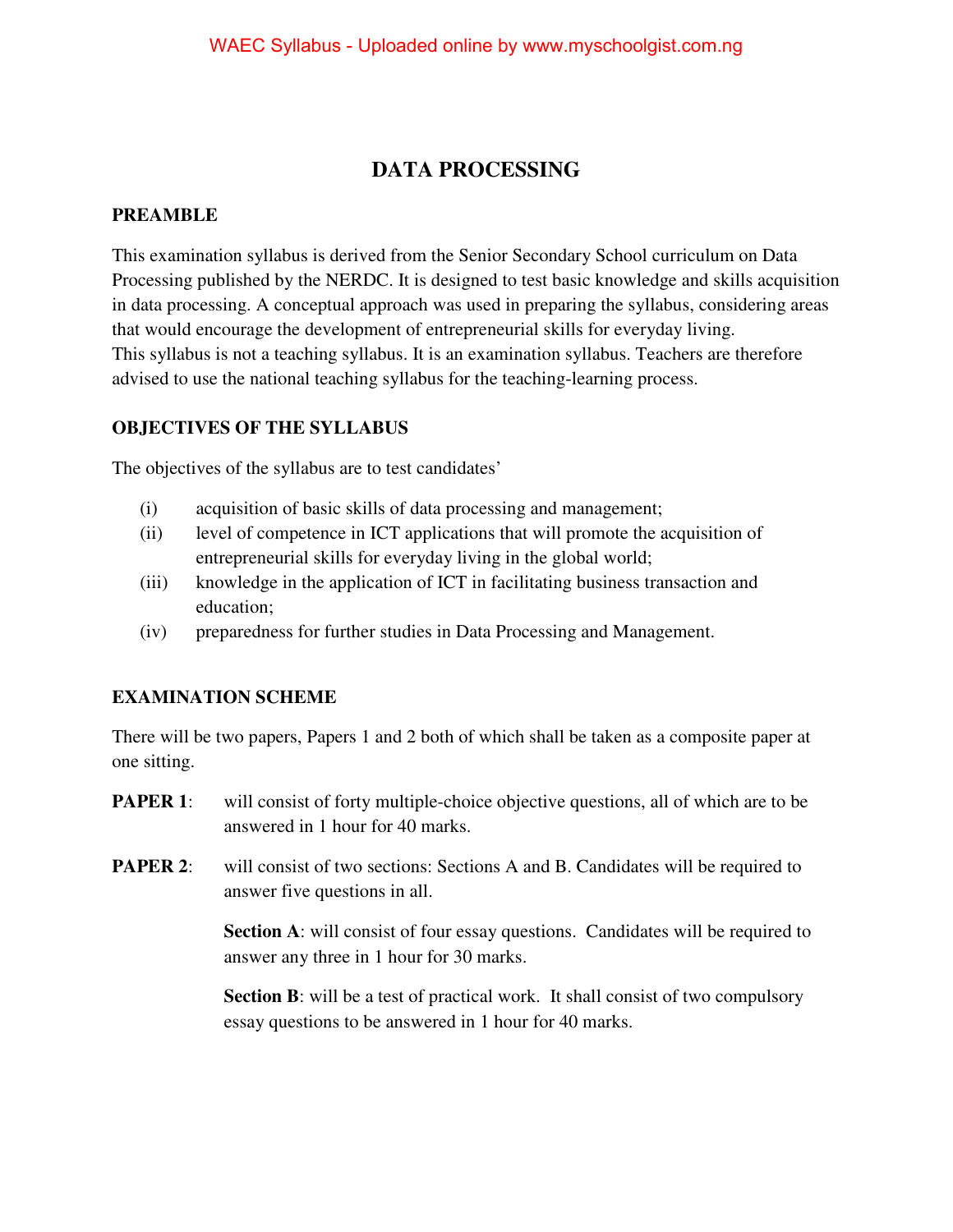| <b>DETAILED SYLLABUS</b> |
|--------------------------|
|                          |

| S/N            | <b>TOPICS</b>                          | <b>CONTENT</b>                                                                                                                                      | <b>NOTES</b>                                                                                                                                                                                                                     |
|----------------|----------------------------------------|-----------------------------------------------------------------------------------------------------------------------------------------------------|----------------------------------------------------------------------------------------------------------------------------------------------------------------------------------------------------------------------------------|
|                | <b>INFORMATION AGE</b>                 |                                                                                                                                                     |                                                                                                                                                                                                                                  |
| $\mathbf{1}$   | <b>History of Computers</b>            | Computing devices.<br>İ.                                                                                                                            | Candidates should identify the<br>various computing devices since the<br>beginning of counting/computing.                                                                                                                        |
|                |                                        | ii. Concept of Number<br>system in computing.                                                                                                       | Should include the importance of<br>number system to computing.                                                                                                                                                                  |
|                |                                        | iii. Generations of<br>Computer: first, second,<br>third, fourth, fifth<br>generations of<br>computer.                                              | Relate each generation with its<br>characteristic feature.<br>describe each generation under the<br>following: year of development,<br>basic component/type of<br>technology, speed of operation,<br>storage capacity/component. |
| $\overline{2}$ | Data and Information                   | Definition of data and<br>i.<br>information.<br>ii. Types of Data.<br>ii. Ways of handling Data.<br>iii. Definition of Data.<br>iv. Digitalization. | Differences between data and<br>information should be emphasized                                                                                                                                                                 |
|                | <b>BASIC COMPUTING</b>                 |                                                                                                                                                     |                                                                                                                                                                                                                                  |
| 3              | Classification of<br>Computers         | Classify computers by:<br>Type, Size, Usage.                                                                                                        |                                                                                                                                                                                                                                  |
| $\overline{4}$ | Application of ICT in<br>everyday life | i. Uses of ICT in everyday<br>activities.<br>ii. Impact of ICT in the<br>society.                                                                   | The use and areas of ICT application<br>should be linked to societal<br>development.                                                                                                                                             |
| 5              | Components of<br>Computers             | Input Devices.<br>Ι.<br>ii. Output Devices.<br>iii. System Unit.<br>iv. Storage Devices                                                             | Examples of each component should<br>be treated and how they are used in<br>data processing.                                                                                                                                     |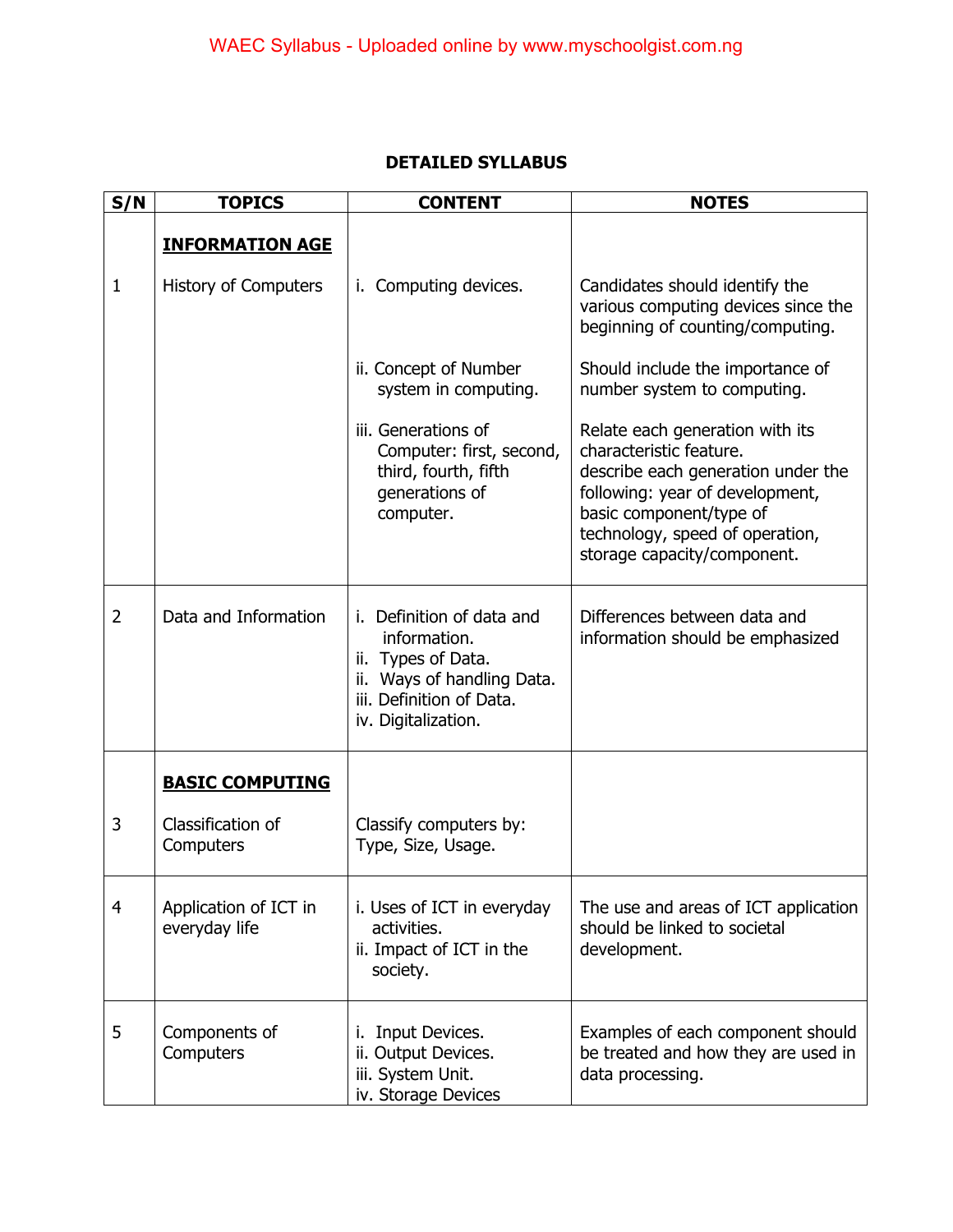|    | <b>INFORMATION</b>                                          |                                                                                                                                                              |                                                                                                                                               |
|----|-------------------------------------------------------------|--------------------------------------------------------------------------------------------------------------------------------------------------------------|-----------------------------------------------------------------------------------------------------------------------------------------------|
| 6  | <b>PROCESSING</b><br>The art of Information<br>processing   | Definition of Information<br>i.<br>Processing.<br>ii. Steps involved in<br>Information Processing.                                                           | Description of each step involved in<br>information processing is required.                                                                   |
|    | <b>INFORMATION</b><br><b>TRANSMISSION</b>                   |                                                                                                                                                              |                                                                                                                                               |
| 7  | Process of Information<br>transmission                      | Definition of information<br>transmission.<br>ii. Methods of transmitting<br>information.                                                                    | Modes of information transmission<br>such as visuals (newspaper),<br>audio(radio, telephone), audio-<br>visual(GSM, Television) are required. |
| 8  | Medium of Information<br>Transmission                       | i. Types of Information<br>Transmission.<br>ii. Classification of means<br>of transmission.                                                                  | Medium of information transmission<br>such as radio, television, newspaper<br>etc.                                                            |
| 9  | Networking                                                  | i. Meaning of Networking,<br>Internet and Intranet.<br>ii. Types of Networking.                                                                              | Significance of networking should be<br>mentioned<br>Types such as MAN, LAN, WAN<br>should be treated.                                        |
| 10 | Internet                                                    | i. Definition of Internet.<br>ii. Benefits of internet<br>iii. Internet browsers<br>iv. Internet security<br>v. Abuse of the Internet                        | Candidates should be able to<br>develop skills in the use of various<br>services available on the internet                                    |
|    | <b>TOOLS FOR</b><br><b>PROCESSING</b><br><b>INFORMATION</b> |                                                                                                                                                              |                                                                                                                                               |
| 11 | <b>Operating System</b>                                     | i. Definition of Operating<br>System.<br>ii. Types of Operating<br>System.<br>iii. Examples of Operating<br>System.<br>iv. Functions of Operating<br>System. | Differences between text (character)<br>base interface and Graphical User<br>Interface should be treated.                                     |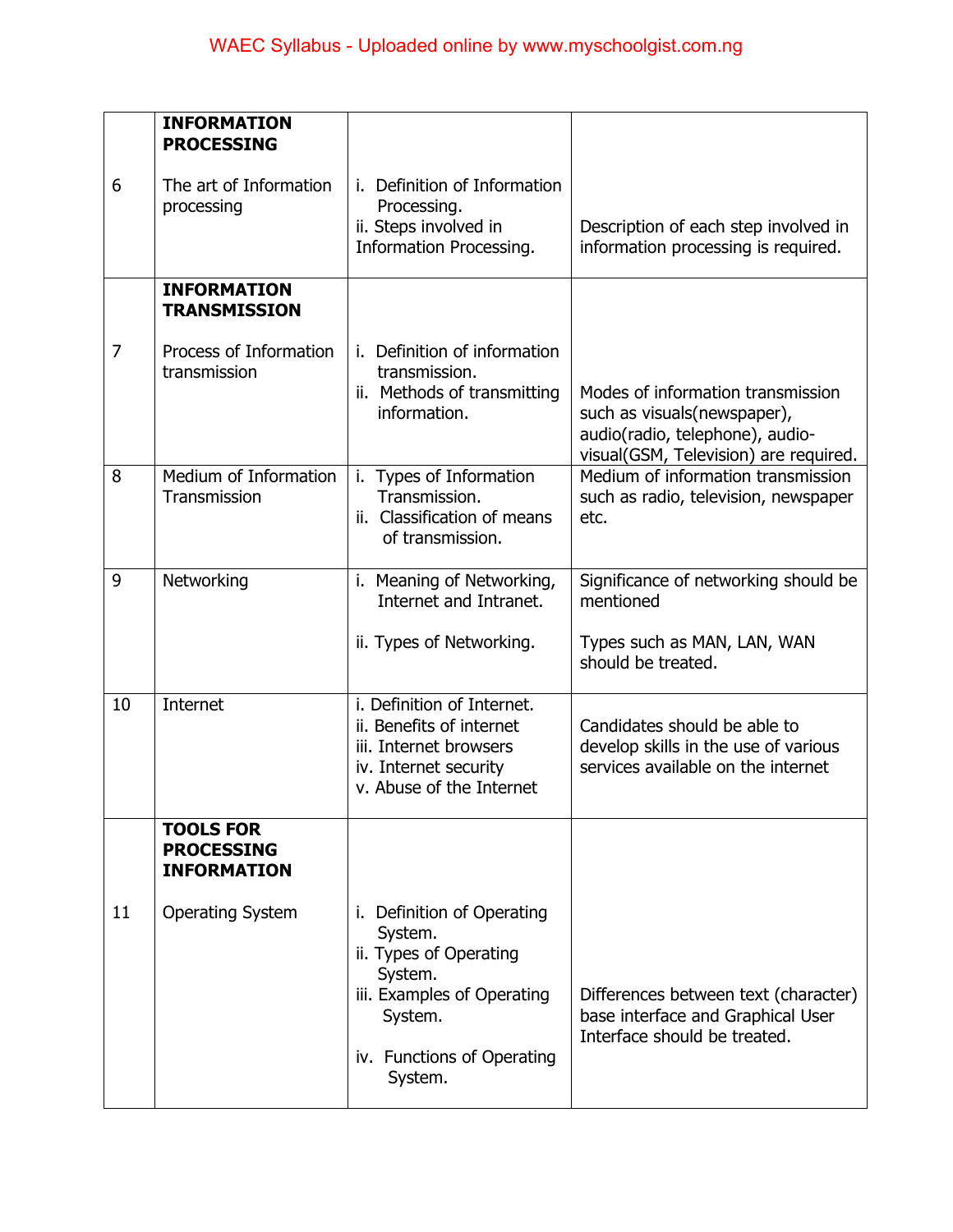| 12 | <b>Word Processing</b>        | i. Definition of Word<br>Processing.<br>ii. Uses of Word Processing<br>iii. Examples of word<br>Processing software.<br>iv. Starting, loading and<br>exiting word processing<br>v. Creating, saving and<br>retrieving documents | Candidates should be able to make<br>use of word processor to create and<br>manipulate documents                                                                                    |
|----|-------------------------------|---------------------------------------------------------------------------------------------------------------------------------------------------------------------------------------------------------------------------------|-------------------------------------------------------------------------------------------------------------------------------------------------------------------------------------|
| 13 | Spreadsheet                   | Definition.<br>i.<br>ii. Uses.<br>iii. Examples of<br>Spreadsheet<br>Applications.<br>iv. Loading and exiting<br>spreadsheets.<br>v. Creating, saving and<br>retrieving Spreadsheet<br>files.                                   | Candidates should be able to make<br>use of spreadsheet to create and<br>manipulate worksheets                                                                                      |
| 14 | Database Management<br>System | Definition.<br>i.<br>ii. Uses.<br>iii. Examples of<br>Database Applications.<br>iv. Loading and exiting<br>DBMS.<br>v. Creating, saving and<br>retrieving database<br>files.                                                    | i. Candidates should be able to use<br>DBMS to create and manipulate<br>Database files.<br>ii. Include examples of packages<br>for database management such<br>as Microsoft Access. |
| 15 | <b>Presentation Package</b>   | i. Definition, uses,<br>examples.<br>ii. Loading and exiting<br>Presentation programs.<br>iii. Creating, saving and<br>retrieving presentation<br>files.                                                                        | i. Candidates should be able to use<br>presentation programs to create<br>and manipulate slides.                                                                                    |
| 16 | Web Design Packages           | i. Definition.<br>ii. Uses.<br>iii. Components.<br>iv. Examples.                                                                                                                                                                | Designing of web pages not<br>required.                                                                                                                                             |
| 17 | Graphic Packages              | Definition.<br>i.<br>ii. Uses of Graphic software<br>packages.<br>iii. Examples of graphic<br>packages.                                                                                                                         | Focus should be placed on Corel<br><b>Draw</b>                                                                                                                                      |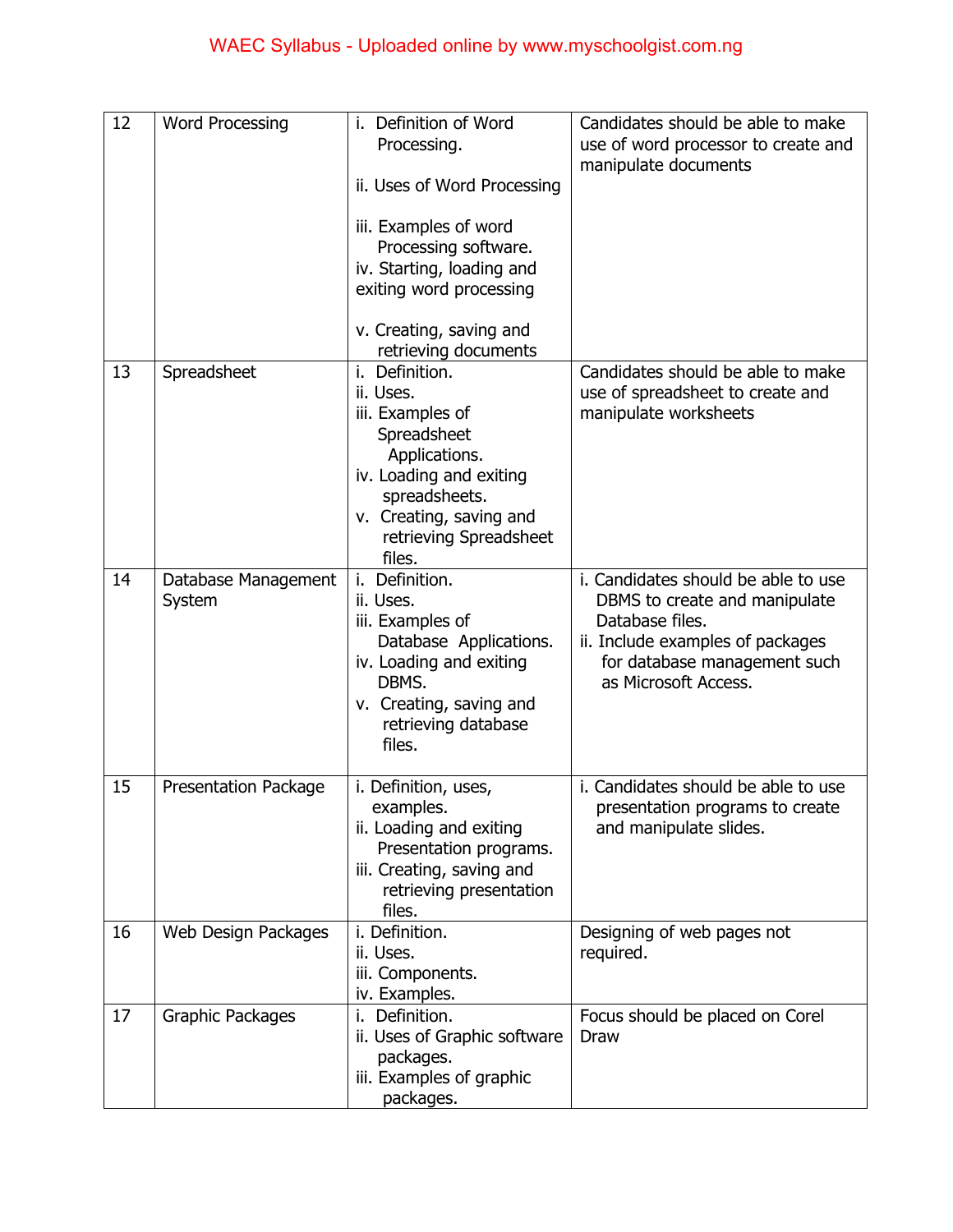|    | <b>COMPUTER</b><br><b>MAINTENANCE,</b><br><b>ETHICS AND</b><br><b>HUMAN ISSUES</b> |                                                                                                                                                                                                                                                                            |                                                                                       |
|----|------------------------------------------------------------------------------------|----------------------------------------------------------------------------------------------------------------------------------------------------------------------------------------------------------------------------------------------------------------------------|---------------------------------------------------------------------------------------|
| 18 | Maintenance of<br>Computer                                                         | i. General Cleaning.<br>ii. Battery Charging and<br>replacement for<br>portable systems and<br>UPS.<br>iii. DVD drive lens cleaning.<br>iv. Details of Hardware<br>maintenance.<br>v. Details of Software<br>maintenance.                                                  | Candidates should take note of basic<br>maintenance procedures.                       |
|    |                                                                                    | vi. Computer crash and<br>data recovery.                                                                                                                                                                                                                                   | Students should be able to ensure<br>data integrity and recover data after<br>a crash |
| 19 | <b>Computer Ethics</b>                                                             | i. Computer room<br>management ethics.<br>ii. Laboratory rules and<br>regulations.                                                                                                                                                                                         | Responsible ways of using and<br>securing computers                                   |
| 20 | <b>Safety Measures</b>                                                             | i. The sitting arrangement.<br>ii. Positioning of the<br>monitor, keyboard, CPU,<br>mouse and any other<br>peripheral devices.<br>iii. Illuminating the<br>computer room.<br>iv. Maintaining a dust free<br>environment.<br>v. Keep liquid away from<br>the computer room. | Importance of safety measures<br>should be emphasized.                                |
| 21 | Career opportunities in<br>Data Processing                                         | Professions in computer.<br>L.<br>ii. Qualities of a good data<br>processing professional.<br>iii. Computer professional<br>bodies.                                                                                                                                        | Duties of each<br>professional/professional bodies<br>should be treated.              |
| 22 | <b>Computer Virus</b>                                                              | i. Definition.<br>ii. Types/Examples.<br>iii. Sources.<br>iv. Signals of virus warning<br>v. Virus prevention,<br>detection and deletion.                                                                                                                                  | Destructive effects of virus infection<br>on computers                                |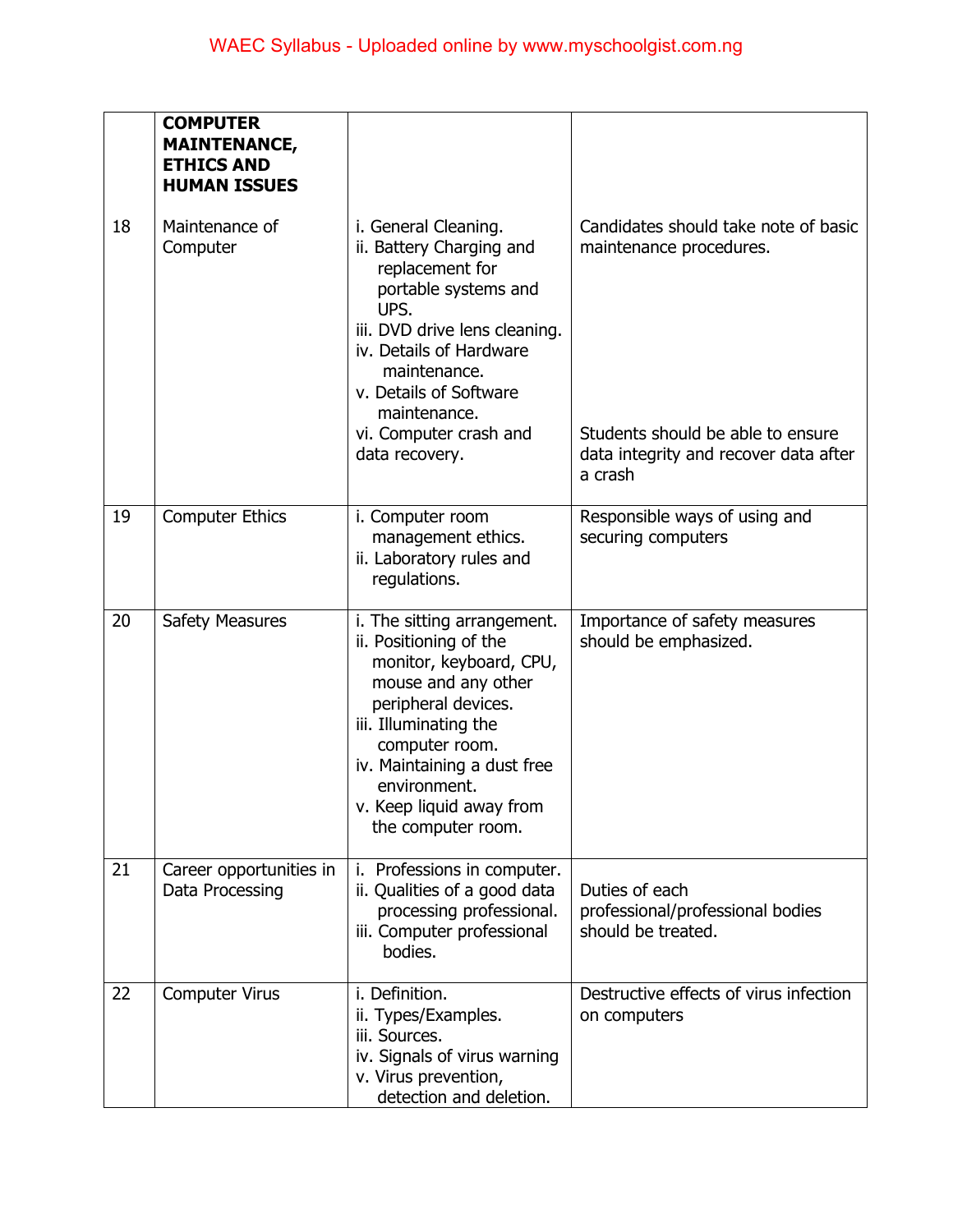|    | <b>DATA</b><br><b>MANAGEMENT</b>      |                                                                                                                    |                                                                                                                                         |
|----|---------------------------------------|--------------------------------------------------------------------------------------------------------------------|-----------------------------------------------------------------------------------------------------------------------------------------|
| 23 | <b>Relational Model</b>               | i. Database and table<br>creation using<br>application packages.                                                   | Arranging data in tables and forms<br>should be emphasized                                                                              |
|    |                                       | ii. Creating relationships<br>between tables                                                                       | The concept of primary and foreign<br>keys, entities, attributes and<br>relationships should be emphasized.                             |
|    |                                       | iii. Creation of forms,<br>queries and report.                                                                     | Query language should be limited to<br>those available to the database<br>application package (e.g. query by<br>example, SQL).          |
| 24 | File Organization                     | i. Definition of File<br>organization.<br>ii. Types of File<br>organization.                                       | Comparison between the various<br>types of File Organization is<br>required.                                                            |
| 25 | Database Security                     | i. Concept of data<br>security, access control<br>and data encryption.<br>ii. Role of a database<br>administrator. | Importance of securing data is<br>required                                                                                              |
| 26 | Parallel and Distributed<br>databases | i. Basic concept of parallel<br>and distributed database.<br>ii. Storing data in a<br>distributed database (DBM)   | Definitions of concepts is required<br>Significance of storing data in a<br>distributed database management<br>system is also required. |

## **LIST OF FACILITIES AND MAJOR EQUIPMENT/MATERIALS REQUIRED**

The table below shows the minimum requirement for a class of fifty candidates.

| ITEM<br>NO. | <b>EQUIPMENT</b>                                                                                                        | <b>QUANTITY</b><br><b>REQUIRED</b> |
|-------------|-------------------------------------------------------------------------------------------------------------------------|------------------------------------|
|             | Pictures/Charts showing different computing devices<br>and other relevant information such as computers in a<br>network |                                    |
|             | Computer system with Graphical User Interface (GUI),<br>internet ready system;                                          |                                    |